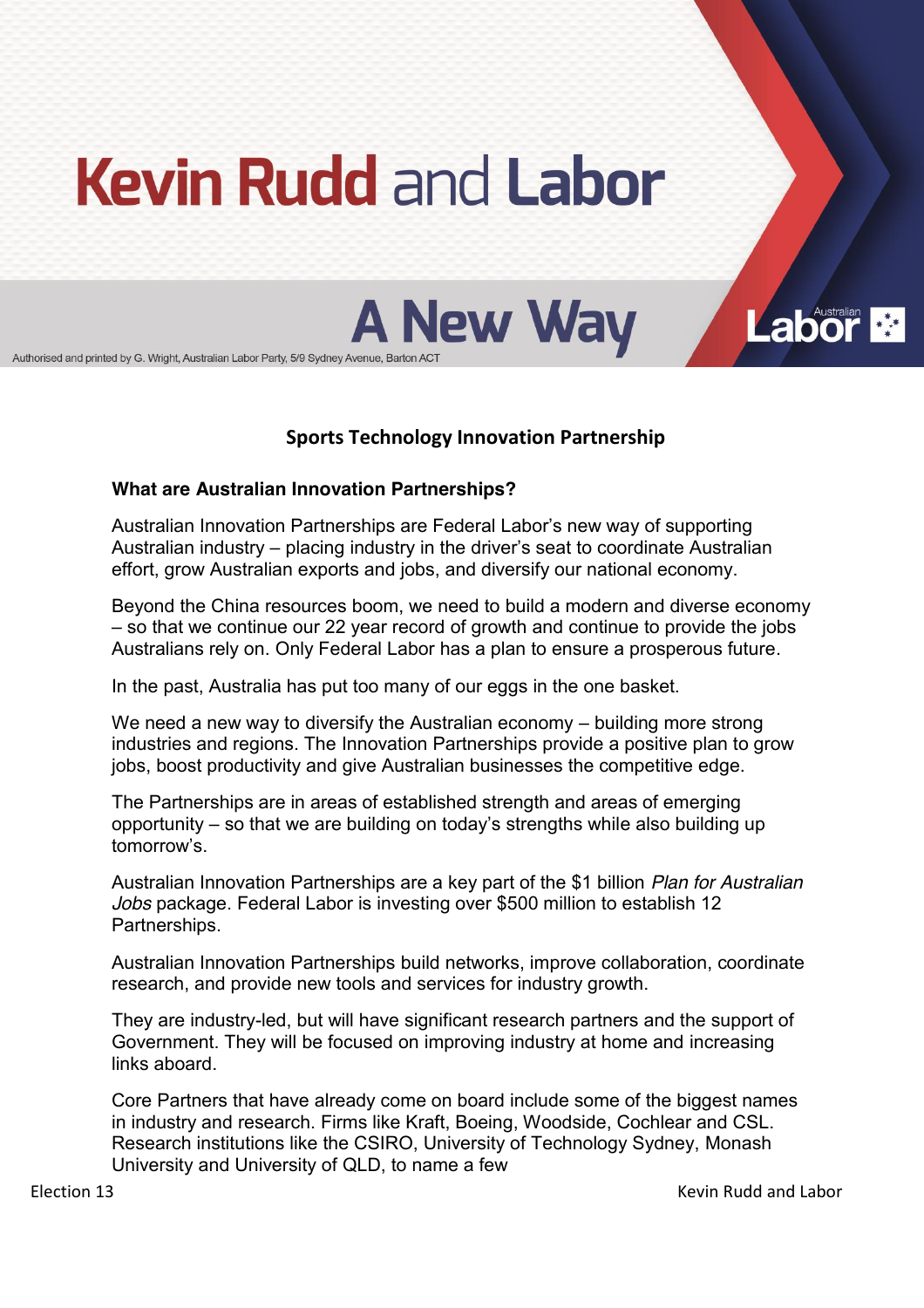Two Partnerships in Manufacturing Excellence and Food Innovation (with headquarters in Melbourne) are already successfully up and running.<sup>1</sup>

The third Partnership, in Medical Technologies, was announced on 12 August, with headquarters in Macquarie Park, Sydney.

The fourth Partnership in Oil & Gas was announced on 16 August, with headquarters in Perth and additional centres in Brisbane, Darwin, Adelaide, Melbourne and Sydney.

More Innovation Partnerships, covering a diverse range of sectors, will be announced in the coming weeks.

# **What is the Sports Technology Innovation Partnership?**

The Sports Technology Innovation Partnership is an industry-led network that will create new high value jobs, boost exports and significantly improve Australia's performance in commercialising sports technologies.

The Sports Technology Innovation Partnership will receive government funding of up to \$6 million to 2016-17, which will be matched cash or in-kind by core partners.

All Australian Innovation Partnerships will have access to a competitive, merit-based Industry Collaboration Fund to support large-scale collaborative projects and activities with large knowledge spill overs. The amount of funding available for individual projects will range from between \$100,000 to \$10 million per year.

The Partnership builds and expands on the 80 member Australian Sports Technologies Network (ASTN) established in April 2012 to improve industry collaboration and allow Australia's sports technology industry to reach its full potential.

Already the Partnership includes 23 partners from industry, national sporting organisations, and leading universities like Deakin University, Monash University and RMIT, working alongside the City of Greater Geelong.

Membership is open to all companies and research organisations in the sector and more partners will come on board once the Partnership is formally established by the end of 2013.

The Partnership brings in major names in the industry, like the Australian Sports Technologies Network, the Australian Football League, Australian Institute of Sport and Tennis Australia, who will work alongside SMEs and research institutions in our growing sports technology sector.

The Sports Technology Innovation Partnership will have a national reach but with headquarters in Geelong. It will be a key element in the Geelong region's long term transformation.

 $\overline{a}$ <sup>1</sup> Announced in February as part of the \$1 billion *Plan for Australian Jobs*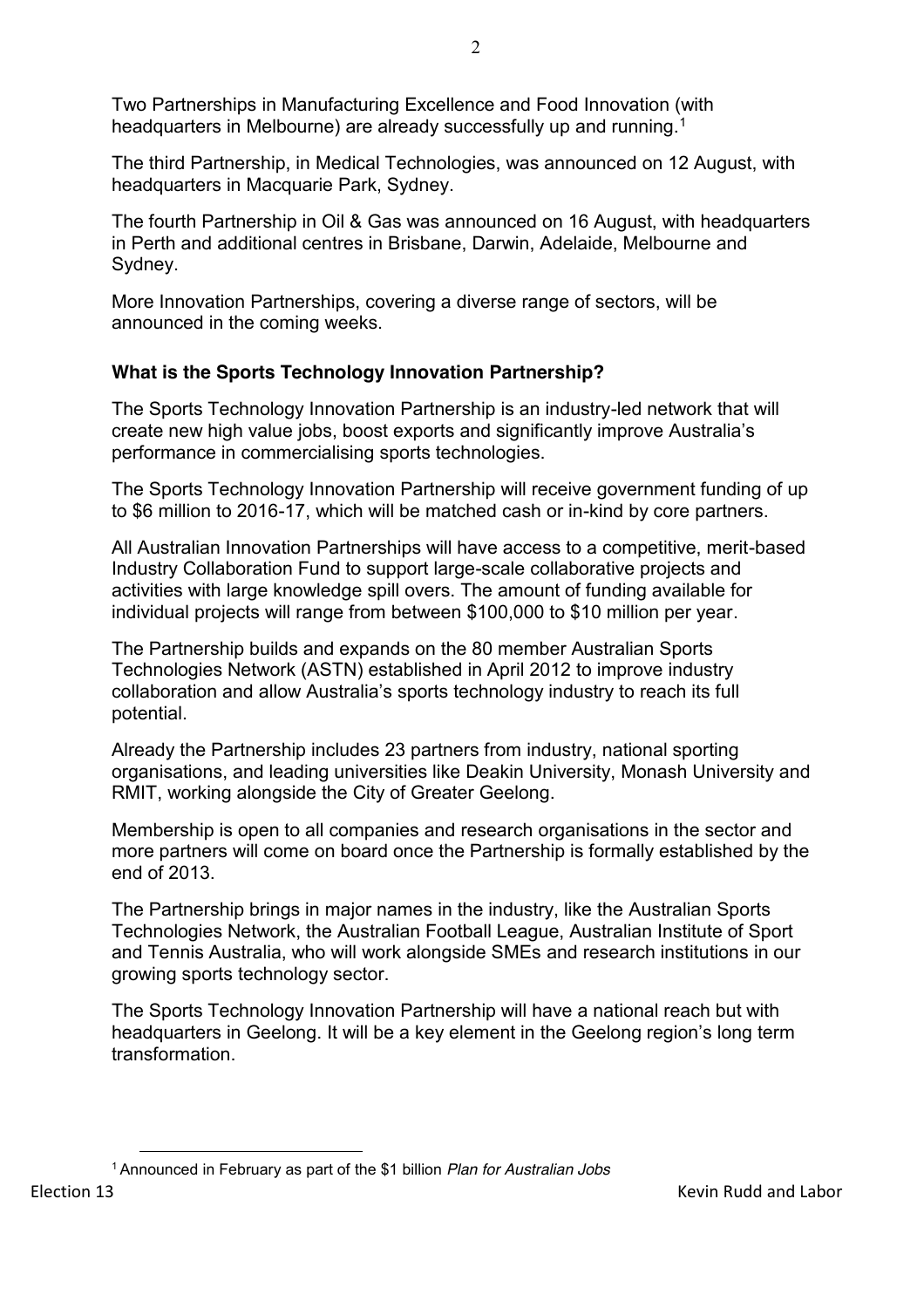## **Why the Sports Technology sector?**

Sports Technology is an important sector when it comes to diversifying the Australian economy beyond the China resources boom.

This Partnership will support a sector with significant emerging potential, helping Australian firms to improve their share of the global sporting goods market worth over \$250 billion per annum.

Australia has a world class sports and sports science sector. We are good at developing new technologies for elite athletes but need to get better at turning these into larger scale products for the mass consumer market.

## **What will the Sports Technology Innovation Partnership do?**

The Sports Technology Innovation Partnership will drive collaboration between industry players and researchers to create new technologies, new products and new jobs and maximise the industry's export growth.

The Partnership aims to:

- Increase revenue across the sector.
- $\bullet$  Create 1500 new jobs.
- $\bullet$  Grow exports in the sector by 75%.

### **How do Australian Innovation Partnerships work?**

Australian Innovation Partnerships bring firms and researchers together to develop new products and processes, encourage new investment, take advantage of new technology and improve skills and capabilities.

They are being established in sectors and locations where there is great potential to leverage existing strengths and improve links between industry and researchers.

Labor's Innovation Partnerships create new strategic networks, taking collaboration in Australia among business, researchers and government to a new level.

It is this collaboration that will give Australian businesses the competitive edge in a tough global market. It is this collaboration that will help Australian businesses to realise new opportunities – diversifying and modernising the national economy beyond the China resources boom.

Australia is not the first country to adopt these approaches to enhancing innovation. This initiative is informed by programs overseas, including the United Kingdom's Catapult Centres and the United States' National Network for Manufacturing Innovation.

### **How are Australian Innovation Partnerships being implemented?**

Applications to establish Innovation Partnerships, led by industry and backed by research partners, were assessed by an independent board.